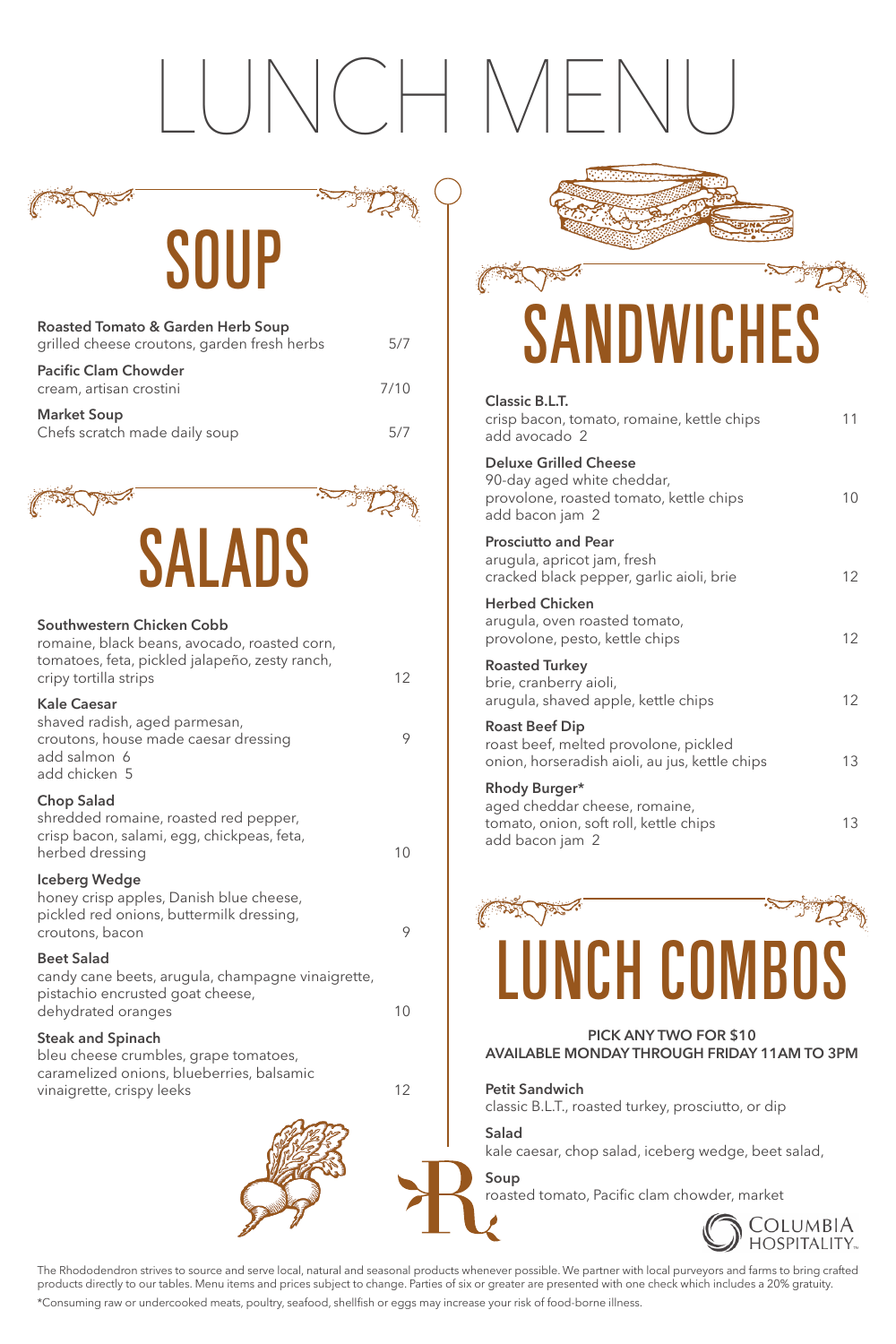## DINNER MENU





roasted tri-colored potatoes,

Chefs seasonal vegetable, mushrooms,

balsamic onions, demi-glacé, crispy leeks 20

### **Chicken Saltambouca**

wild rice pilaf, Chefs seasonal vegetable, crispy prosciutto, fried sage, white wine cream 19

### **Stuffed Yam**

tri-colored quinoa, fresh chickpeas, goat cheese, red curry coconut sauce 13



### **Meat & Cheese Board**

| rotating cured meats & cheeses, house-made<br>pickled vegetables, stone ground mustard             | 12  |  |
|----------------------------------------------------------------------------------------------------|-----|--|
| <b>Roasted Cauliflower</b><br>parmesan, bread crumbs, Sriracha aioli                               | 8   |  |
| <b>White Truffle Popcorn</b><br>black sea salt                                                     | 4/6 |  |
| <b>Polenta Fries</b><br>cilantro and lime aioli                                                    | 7   |  |
| <b>Steamed Clams</b><br>manila clams, fresh herbs<br>and seasonings, crusty baguette               | 13  |  |
| <b>Potato Chips</b><br>basil pesto aioli                                                           | 4   |  |
| <b>Mixed Berry Burrata</b><br>creamy mozzarella, seasonal berries,<br>balsamic gastrique, crackers | 10  |  |

The Rhododendron strives to source and serve local, natural and seasonal products whenever possible. We partner with local purveyors and farms to bring crafted products directly to our tables. Menu items and prices subject to change. Parties of six or greater are presented with one check which includes a 20% gratuity.

\*Consuming raw or undercooked meats, poultry, seafood, shellfish or eggs may increase your risk of food-borne illness.